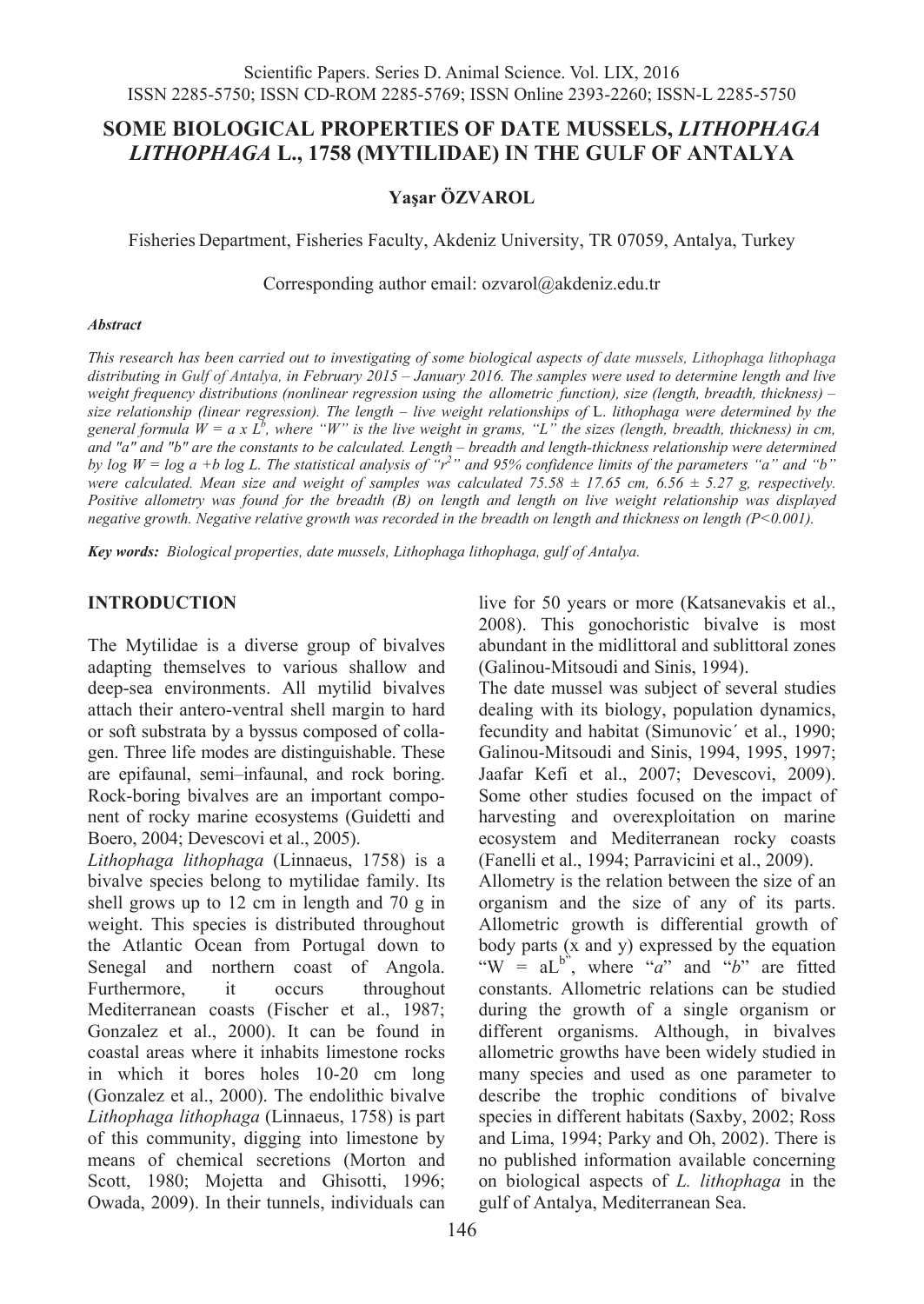The aim of the present study was to investigate some biol logical prop perties of *L. lithoph aga* were studied in the gulf of Antalya.

### **MATERIALS AND METHODS**

The present work was carried out the Gulf of Antalya, from an anthropogenic ally contaminated area, in February 2015 – January 2016 (Figure 1) ). Individua al of date mussels w were collected (extracted) with traditional methods, hammers, chisels and pincers from depths of 0 - 10 m (36 .883715°N, , 30.679556 6°E).



Figure 1. Location of studied area in the Gulf of Antalya

A total of 86 various sizes of date mussels were collected by SCUBA diving equipment. After diving all specimens were immediately put inside marine water and kept alive until transferred research laboratory of Akdeniz University. individuals were weighed to the nearest 0.01 g and measured with digital calipers. Length, breadth an d thickness of the *L. li thophaga* w were measured by digital calliper (Figure 2). **Fisheries** Faculty. All live



Figure 2 2. Linear meas surements use d in *L. lithoph haga*  for this study. L: length; B: breadth; T: thickness

In order relationships were established between Length and breadth (L and B) and weight (W) variable to des cribe rela ative growth, by fitting power functions ( $W = aL^b$ ) for the linear variables and logarithmic functions (log  $W = \log a + b \log L$  for the volume-related variables, with "a" as the intercept and "log b'' as the coefficient of allometry. To determine whether "b" was different from 1 (linear variables) and 3 (volume-related variables), respectively, t tests were performed following Mayrat (1959). In this way, the type of relative growth (negative allometry for  $b < 1$  or  $b < 3$ ; isometry for  $b = 1$  or  $b = 3$ ; and positive allometry for  $a>1$  or  $a>3$ ) was determined (King, 1995; Pauly, 1983). egd<br>gr, ge;eds-<br>, ge;eds-<br>, ge;eds-

## **RE ESULTS AN ND DISCU USSIONS**

### Length frequency distribution

In this study, a total of 86 specimens of *L*. lithophaga are analysed. Mean size of samples was calculated  $75.58 \pm 17.65$  cm. Other dimensions (breadth and thickness) were used to determine the size of the study by calculating the termine the size of the study by calculating the frequency. However, during the evaluation process, according to the example of studies conducted, only length and live weight frequencies were distribution diagram was given in Figure 3. re calculated. The The length frequency



Figure 3. Length frequency distribution

#### Live weight frequency distribution

Mean weight of samples was calculated 6.56  $\pm$ 5.2 27 g. The li ive weight frequency distribution diagram was given in Figure 4.

#### Length – live weight relationship

The length  $-$  live weight and breadth  $-$  live weight relationships were calculated and shown in Figure 5, 6. From visual inspection, the relationship length on live weight relationship wa s displayed d negative growth a and it was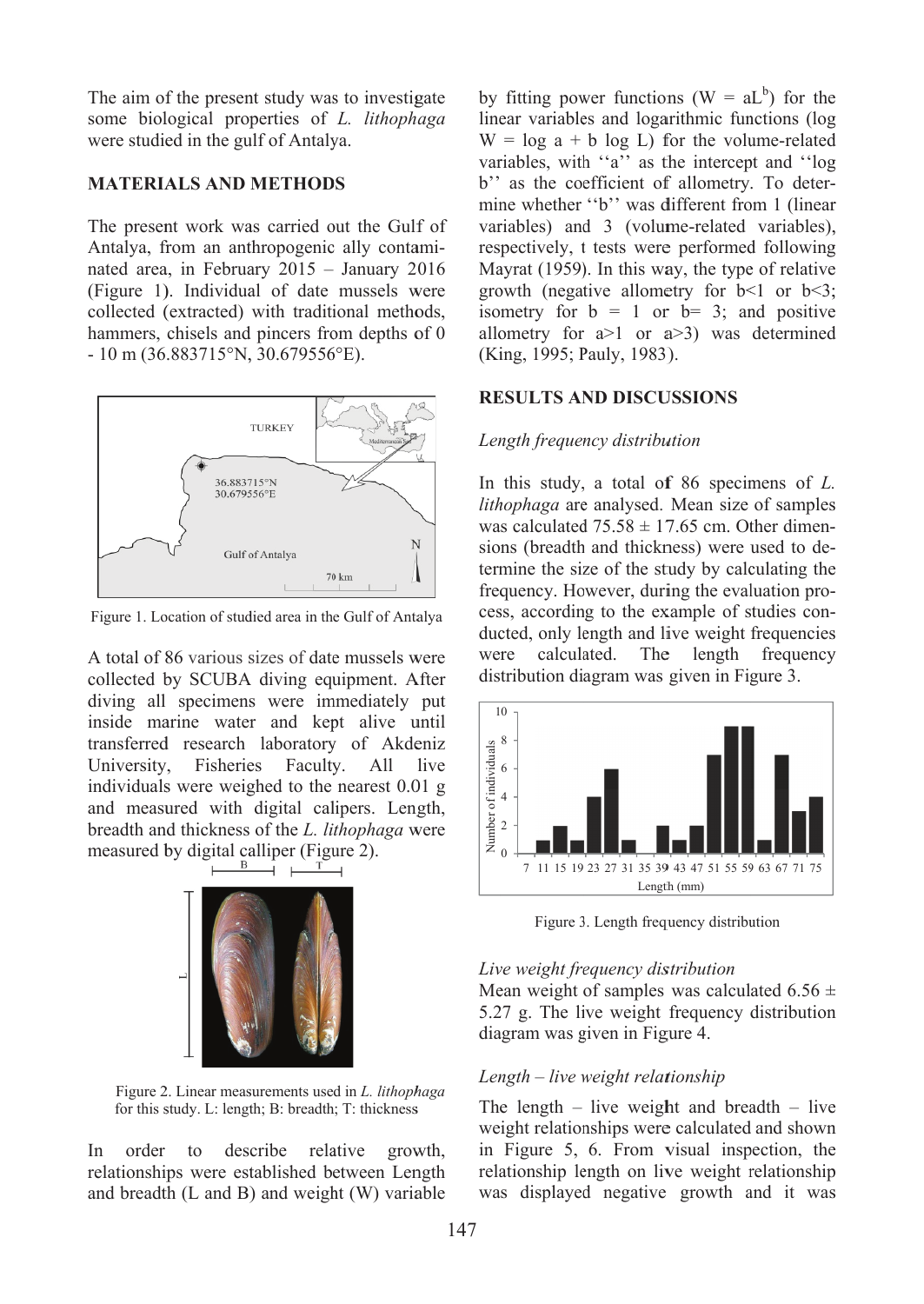observed positive growth for the breadth on live weight relationship  $(P<0.001)$ .



Figure 4. Live weight frequency distribution



Figure 5. Length – live weight relationship



Figure 6. Breadth – live weight relationship

### Breadth – length and thickness – length relationship

The regression of log breadth on log length and thickness on length were given a linear relationship expressed by  $log W = log a + b log$ L (Figure 7, 8). Concerning the relationships between linear and volume related variables, a negative relative growth was recorded in the breadth on length and thickness on length  $(P<0.001)$ .



Figure 7. Breadth – length relationship



Figure 8. Thickness - length relationship

The present study of growth parameters of  $L$ . lithophaga collected from gulf of Antalya has demonstrated that a positive allometry was found for the breadth (B) on length and length on live weight relationship was displayed negative growth. Similar results were reported by Kefi et al. (2014) in Bizerte bay, northern Tunusia. According to literature data, L. lithophaga has the lowest growth rate of all studied species of the family Mytilidae (Galinou-Mitsoudi and **Sinis** 1995: Katsanevakis et al., 2008). This slow growth is probably related to the longevity of this species, which can live for more than 54 years (Galinou-Mitsoudi and Sinis, 1995). These authors also showed that individuals of 15–52 mm in length have an age of 6–25 or even up to 36 vears.

Negative allometries were recorded in the breadth on length and thickness on length in present study  $(P<0.001)$ . Although similar results were found in the Bizerte bay (Kefi et al., 2014), Wilbur and Owen (1964) were reported isometric relationships for both breadth and thickness on length. It is considered that these variations are likely